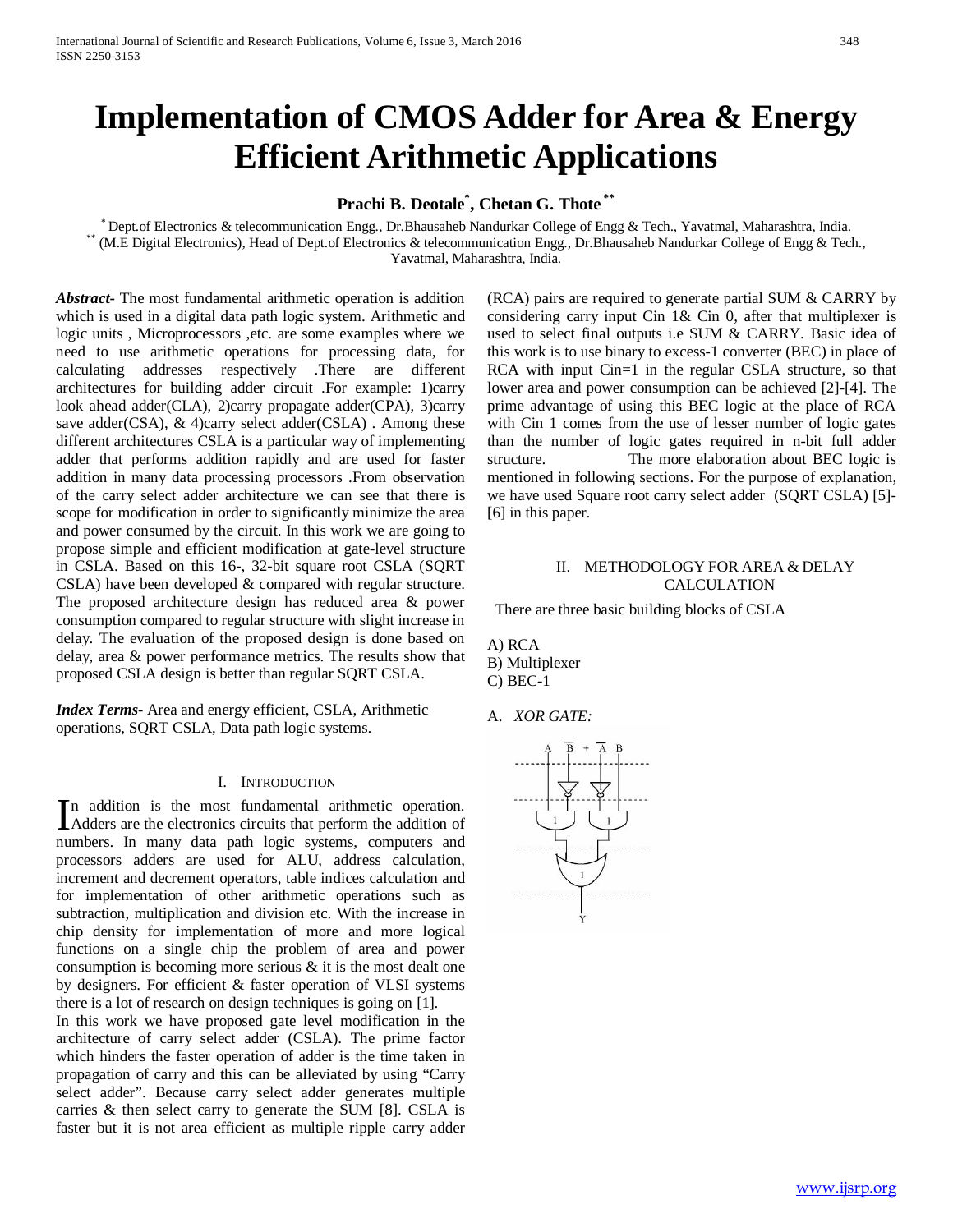

**Figure 1. XOR gate implementation using AOI gates and schematic of the same is drawn using Tanner EDA Tool.**

 Fig 1. Shows the implementation of AND, OR, INVERTER (AOI) implementation of XOR gate. The gates shown under dotted lines perform their operation in parallel. The numeric representation of each gate indicates the delay incorporated by that logic gate.

 In this method of calculation we have considered following points:

 1. All gates used in implementation are AND, OR, INVERTER.

2. Each gate has gate delay equal to 1 unit.

 3. We calculate delay by counting number of logic gates in the longest path of logic block & this delay contributes to maximum delay.

 4. Area calculation is carried out by counting number of AOI gates required for implementation of each logic block.

Based on this methodology areas  $&$  delays of (2:1) MUX, XOR, HA & FA are calculated and results are tabulated in following table 1.

- AREA: Total number of AOI required implementing XOR logic block are 2INV, 2AND, 1OR gates. Hence  $(2+2+1=5)$  area count is 5.
- DELAY: Longest logic path in XOR logic block consist of 1INV, 1AND,  $&$  1OR gate. Hence (1+1+1=3) delay is 3.

# *B. BINARY TO EXCESS-1 CONVERTER:*





**Figure 2. 4-bit BEC-1 and schematic of the same have drawn using Tanner EDA Tool.**

 Fig 2. Shows the implementation of BEC-1 using XOR, AND & INV gates .The operation of the 4 bi BEC-1 can be represented by using function equations (1)-(4) given as below. (LEGENDS: ~NOT, &AND, ^OR)

| $X0 = \sim B0$      | (1) |
|---------------------|-----|
| $X1 = B0^{\circ}B1$ | (2) |
| X2=B2^ (B0&B1)      | (3) |
| X3 =B3^ (B0&B1&B2)  | (4) |

AREA :There are total 12 AOI gates are required for implementation of 4 bit BEC-1

| (2AND, | 3XOR | (2INV,                                          | 20R. | 2AND). |
|--------|------|-------------------------------------------------|------|--------|
|        |      | $1INV(2*1+3*5+1*1=18)$ . Hence area count is 18 |      |        |

DELAY: There are 4 gates in the longest path of BEC-1 logic block (1XOR, 1AND) (1\*3+1\*1=4). Hence delay is 4.

 Similarly using above method the area & delay count for different logic blocks that are used in a carry select adder structure are calculated & values are noted in Table 1.below.

**TABLE1. Delay and Area of Different Logic Blocks Used In CSLA**

**.**

| <b>LOGIC</b><br><b>BLOCK</b> | <b>DELAY</b> | <b>AREA</b> |
|------------------------------|--------------|-------------|
| <b>XOR</b>                   |              |             |
| 2:1MUX                       | 2            |             |
| <b>HA</b>                    |              |             |
| FA                           |              | 13          |
| BEC1(4 BIT)                  |              |             |

 Based on the values derived in the previous section we can obtain the values for area count and area count of different groups of 32-bit CSLA block.

#### III. 32-BIT REGULAR SQRT CSLA BLOCK

# *A. Structure of 32 bit regular SQRT CSLA*

 The CSLA is used in many digital system designs to overcome the problem of carry propagation delay by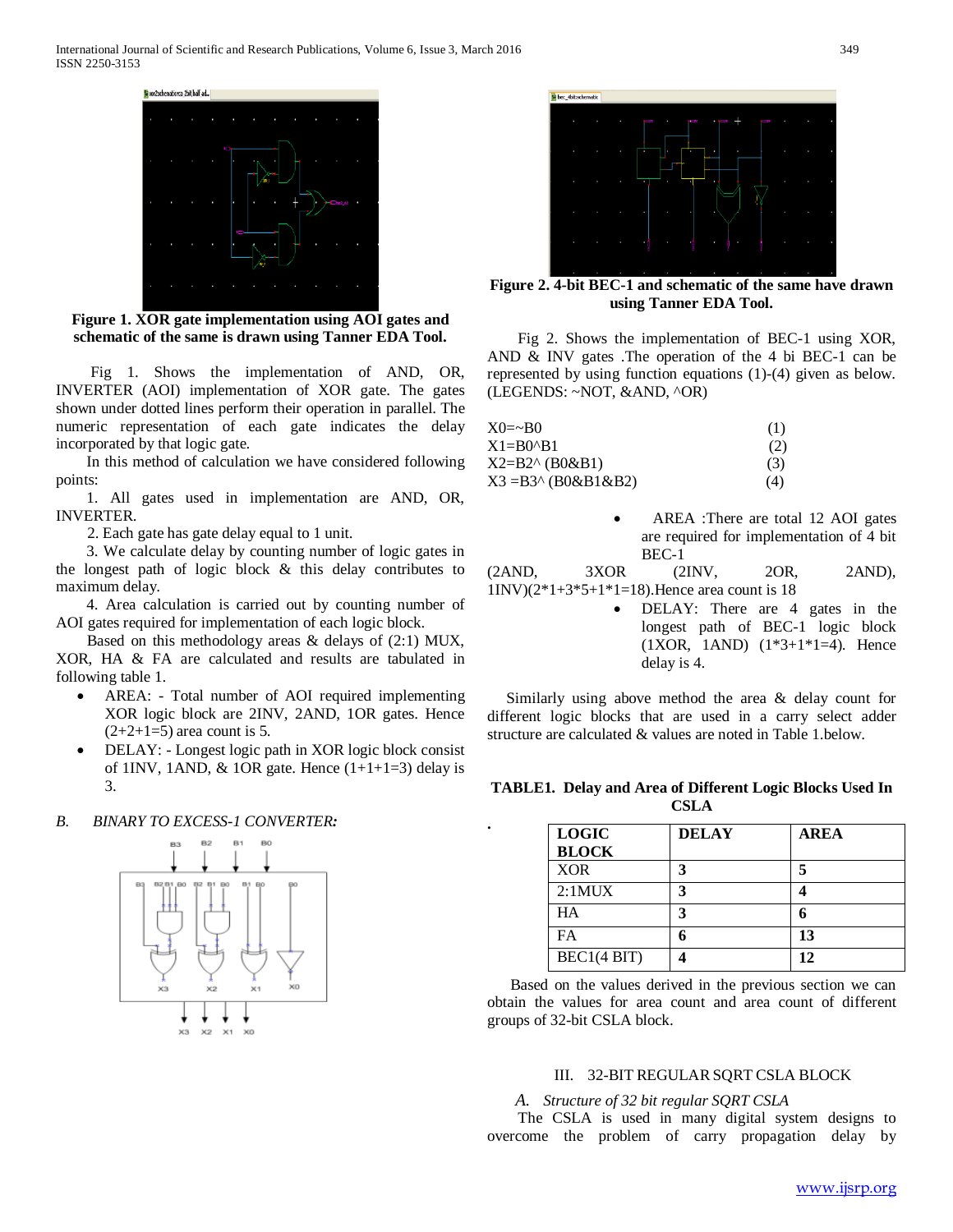independently performing addition operation by considering carry inputs (Cin) as 1 and 0.

 Fig. 3 shows a 32-bit Regular SQRT CSLA. The SQRT CSLA is divided into  $m=\sqrt{2m}$  carry select stages (CSS), where m is number of input bits. The 32 bit SQRT CSLA consists of 7 CSS. The CSS consists of two ripple carry adders one with carry in 0 and other with carry in 1. It also consists of a multiplexer which is used to select the sum and carry values from the two RCAs by using the control signal to it. The control signal to multiplexer is nothing but the carry out of the previous CSS. If the control signal is 1 then sum and carry out of RCA with Cin=1 is selected by the multiplexer and if control signal is 0 then sum and carry out of RCA with Cin=0 is selected by the multiplexer.



**Figure 3. 32 bit regular Sqrt CSLA block diagram.**

 Based on the values of area count of different CSLA logic blocks calculated in previous section we can obtain the values of area count for each CSLA group as explained in following subsections.

- *B. Calculation of area count for regular 32 bit SQRT CSLA*
	- Group 1

 First group of 32 bit regular CSLA consist of 1 2-bit RCA. Fig. 4 Shows internal Structure of 2-bit RCA. It requires 1FA & 1HA.The area count of HA is 6 and that of FA is 13.Therefore the total area count for 2-bit RCA is 19.



Fig1.2 bit Ripple Carry Adder.

**Figure 4.Group 1 of 32-bit regular Sqrt CSLA (Internal structure of 2-bit RCA).**

Group 1=1FA+1HA

1FA=13(1\*13) 1HA=6(1\*6)  $AREA = 19(13+6)$ 

• Group 2

 As shown in fig. 5 Second group of CSLA consists of two 2 bit RCAs (for cin=0  $\&$  cin=1)  $\&$  1(6:3) MUX. One set of RCA for cin=1 consists of 2FA and other set of RCA for cin=0 consists of 1FA and 1HA.Based on area calculation method we obtain area count for group 2 is 57.



**Figure 5. Group 2 of 32-bit regular Sqrt CSLA.**

Group 2=3FA+1HA+1(6:3) MUX 3FA=39(3\*13)  $1HA=6(1*6)$  $1(6:3)$  MUX= $12(3*4)$  $AREA = 57(39+6+12)$ 

## •Group 3

As shown in fig 6. The third group of CSLA consists of two 3 bit RCAs (for cin=0  $\&$  cin=1)  $\&$  1(8:4) MUX. One set of RCA for cin=0 consists of 1HA & 2FA and other RAC for cin=1 consists of 3FA.The area of Group 3 is 87.



 $1HA=6(1*6)$ 5FA=65(5\*13) 1(8:4) MUX=16(4\*4)  $AREA = 87(6+65+16)$ 

#### • Group 4

As shown in fig 7. The fourth group of CSLA consists of two 4-bit RCAs (for cin=0  $\&$  cin=1)  $\&$  1(10:5) MUX. One set of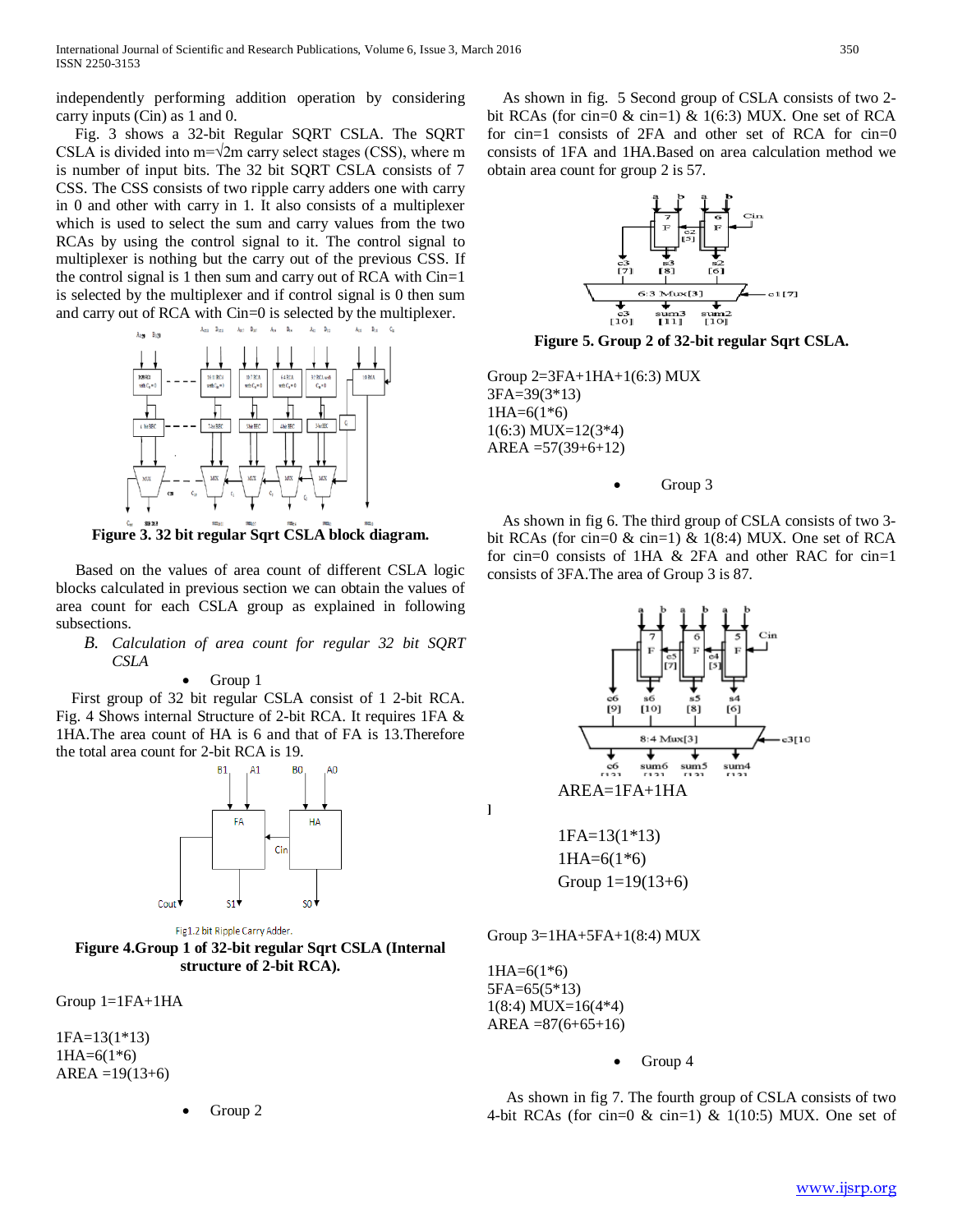RCA for cin=1 consists of 4FA and other set of RCA for cin=0 consists of 1HA and 3HA.Hence area count for Group 4 is 117.



**Figure 7.Group 4 of 32-bit regular Sqrt CSLA Group 4=1HA+7FA+1(10:5) MUX**

 $1HA=6(1*6)$ 7FA=91(7\*13) 1(10:5) MUX=20(5\*4)  $AREA = 117(6+91+20)$ 

 Similarly, area count for all 8 groups of 32 bit Regular CSLA is calculated and the resulting values are mentioned in the table 2. Due to the use of two RCAs there is large requirement of the area, since RCA with cin=1 requires 'n' number of FAs for n-bit addition. Because of this reason , regular CSLA is faster but it is not area efficient .This lack of area efficiency can be alleviated by using BEC-1 at the place of RCA with cin=1.

#### IV. 32-BIT MODIFIED SQRT CSLA BLOCK

#### *A. Structure of 32 bit modified SQRT CSLA*

 The fig 8. Above shows the structure of 32-bit Modified Sqrt CSLA .Comparing this modified structure with regular CSLA structure we can see that RCA with cin=1 is replaced by BEC-1 in the modified structure. For replacing n bit RCA we require n+1 bit BEC-1 logic block. Let us see how it affects the values of area count for the different groups of Modified 32 bit CSLA structure.



**Figure 8. 32 bit Modified Sqrt CSLA block diagram.**

# B. *Calculation of area count for modified 32 bit SQRT CSLA* • Group 2

 As shown in fig 9. Group 2 consists of 1 2-bit RCA with cin=0, 1 3-bit BEC-1, and 1 (6:3) MUX. The structure of 3-bit BEC-1 is built by using 2XOR gates, 1AND and 1NOT gate. The area count for group 2 is 43 as calculated below.



**Figure 9.Group 2 of 32-bit modified Sqrt CSLA**

Group  $2=1FA+1HA+2XOR+1AND+1NOT+1(6:3)$  MUX

1FA=13(1\*13)  $1HA=6(1*6)$ 2XOR=10(2\*5)  $1AND=1(1*1)$  $1NOT=1(1*1)$ 1(6:3) MUX=12(3\*4)  $AREA = 43(13+6+10+1+1+12).$ 

2) Group3

 As shown in fig 10. Group 3 consists of 1 (3-bit) RCA with  $cin=0$ , 1 (4-bit) BEC-1, 1(8:4) MUX. The structure of 4-bit BEC-1 is built by using 3XOR, 2AND & 1NOT gates. The area count for group 3 is 66 as calculated below.



**Figure 10. Group 3 of 32-bit modified Sqrt CSLA**

Group4=3FA+1HA+4XOR+3AND+1NOT+1(10:5) MUX 3FA=39(3\*13)  $1HA=6(1*6)$ 4XOR=20(4\*5) 3AND=3(3\*1) 1NOT=1(1\*1) 1(10:5) MUX=20(5\*4)  $AREA = 89(39+6+20+3+1+20)$ 

 Similarly, area count for remaining groups of Modified 32-bit CSLA is calculated and the resulting values are noted in table 2 below. As mentioned earlier we have proposed the use of BEC-1 in modified structure of 32-bit CSLA at the place of RCA with cin=1 in the regular structure.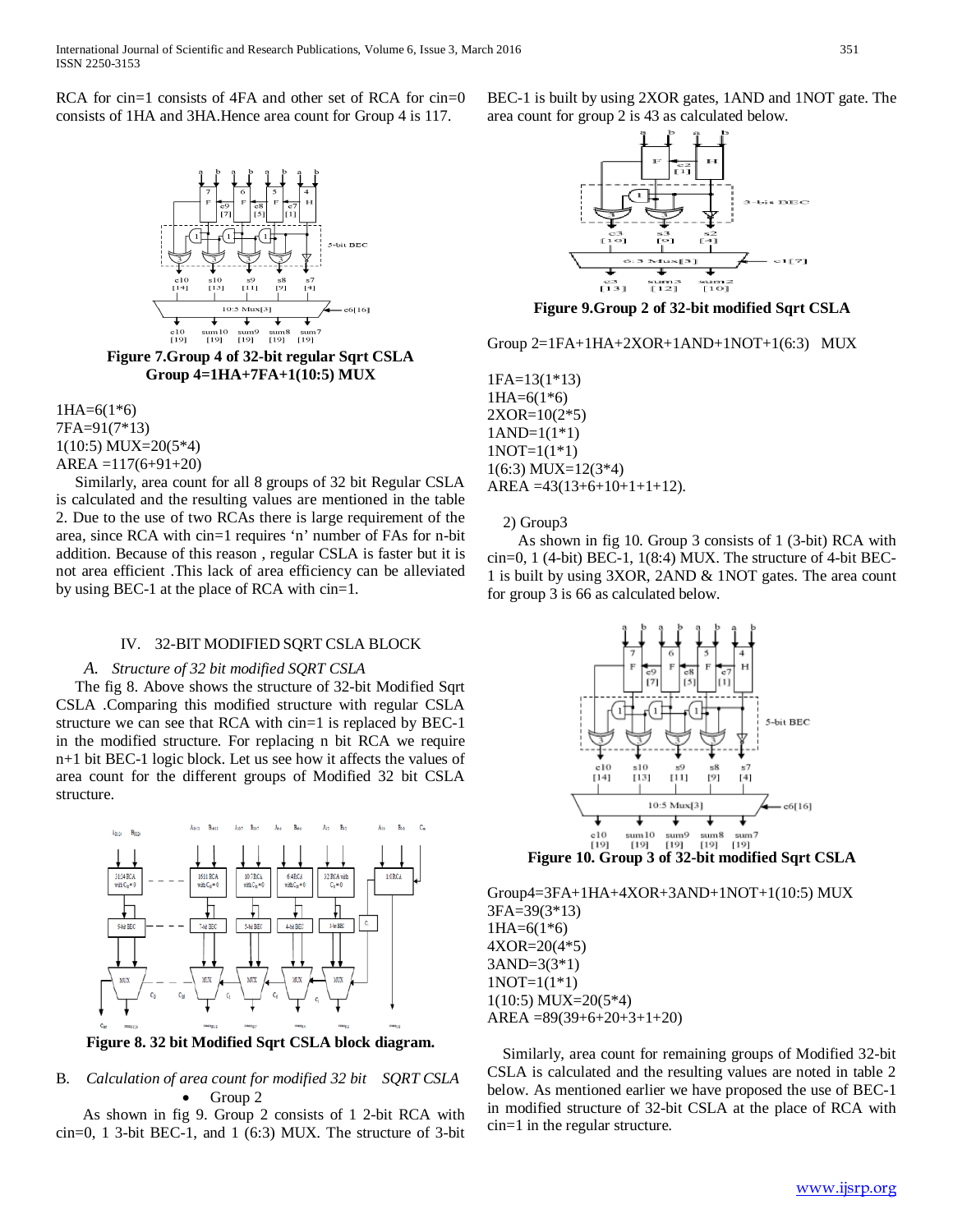| <b>GROUPS</b>  | <b>REGULAR</b>   | <b>MODIFIED</b>  |
|----------------|------------------|------------------|
|                | <b>STRUCTURE</b> | <b>STRUCTURE</b> |
| <b>GROUP 1</b> | 19               | 19               |
| <b>GROUP 2</b> | 57               | 43               |
| <b>GROUP 3</b> | 87               | 66               |
| <b>GROUP4</b>  | 117              | 89               |
| <b>GROUP 5</b> | 147              | 112              |
| <b>GROUP 6</b> | 177              | 135              |
| <b>GROUP 7</b> | 207              | 158              |
| <b>GROUP 8</b> | 87               | 66               |
|                |                  |                  |
| <b>TOTAL</b>   | 898              | 688              |

**Table 2.Area count for different groups of 32-bit SQRT CSLA**

\*\* Calculation of reduction in area count:-

898-688=**210**. Percentage of reduction in area count= 210/898\*100= **23.38%.**

 On comparing area count for regular and modified structure of 32-bit SQRT CSLA, it is evident that the area count of CSLA is reduced by 210 i.e. around 23.38% of area occupancy could be reduced by using modified structure for 32-bit CSLA implementation.

V. SIMULATION RESULTS AND COMPA RISON

 For the simulation of 32-bit modified SQRT CSLA architecture we have used **Tanner EDA Tool (v.13)**, design is carried out using 0.25µm technology. The simulation results for area and power of regular 32-bit CSLA are taken as a reference from previous research papers [7].

*A. Results of simulation*

 Fig 11. Shows the resulting schematic of 32-bit Modified Sqrt CSLA with inputs A= FFFF\_FFFF & B=FFFF\_FFFF.



**Figure 11.Schematic for 32 bit modified Sqrt CSLA. (Inputs: A=FFFF\_FFFF & B=FFFF\_FFFF)**

 Fig 12. Shows schematic of the internal structure of 32-bit modified Sqrt CSLA. We can see different groups of CSLA containing RCAs, BEC-1s & MUXs. Here RCA with Cin=1 is replaced by BEC-1.



**Figure 12.Schematic for Internal structure of 32-bit CSLA (RCA with cin=1 replaced by BEC-1)**





**Figure 13.Output waveform of 32-bit modified Sqrt CSLA (Expanded view).**

 Fig 14. & Fig 15.Shows the resulting simulation status (T\_spice) of 32-bit Modified Sqrt CSLA. The resulting parameters are tabulated in Table no 3. (Units: nA- Nano Ampere; nW-Nano Watts)

# **Table 3. Results in tabular form**

| Parameters           | Resulting values             |
|----------------------|------------------------------|
| Total no. of devices | 2356(MOSFET <sub>s</sub> )   |
| Voltage              | 5 volts                      |
| Current              | 152.5492 nA                  |
| Power                | 762.746nW                    |
| Simulation delay     | $217.25$ secs $\sim$ 3 mint. |
| Temp.                | $\mathcal{C}$                |